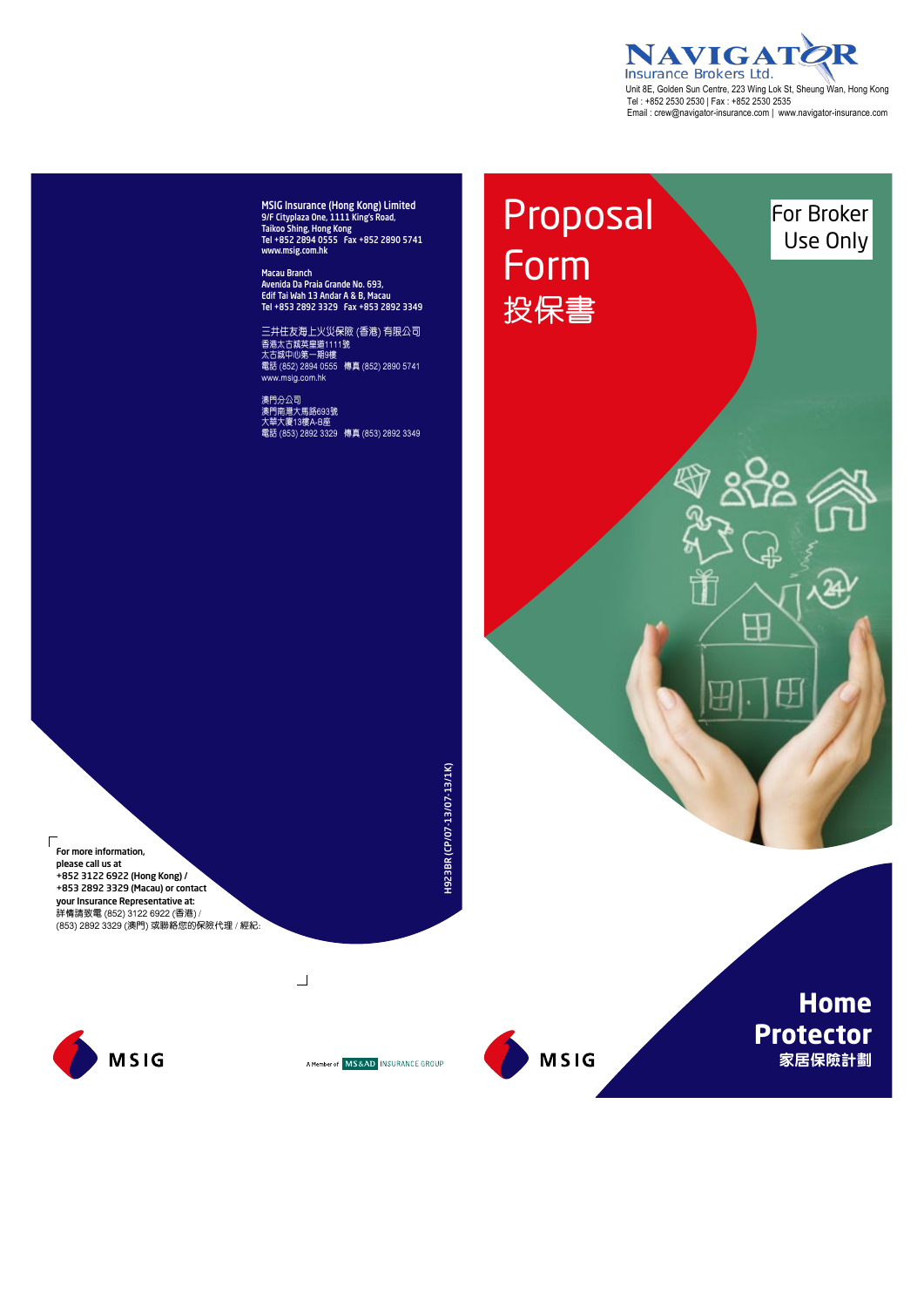### Home Protector - Proposal Form 家居保險計劃投保書 - Proposal Form a

Please complete the following section in **ENGLISH** using **BLOCK LETTERS** and tick 9 the box(es) as appropriate. 請以**英文正楷**填寫下列部份,並於適當的空格內加上 9 號。

Personal Details of <u>Dreposer 枳</u> 圓儿圈儿 / 图

| <b>「CI SONIGI DELGIIS OI FI OPOSEI 仅休入凹入貝杆</b> ("Please delete it not appropriate "請删除个週用項日) |                                                                                                                                                                                                                                                                                                                                     |                                                                                                                                             |                                  |                                                                         |                                       |                                  |                                       |                                                                  |  |  |  |  |  |
|----------------------------------------------------------------------------------------------|-------------------------------------------------------------------------------------------------------------------------------------------------------------------------------------------------------------------------------------------------------------------------------------------------------------------------------------|---------------------------------------------------------------------------------------------------------------------------------------------|----------------------------------|-------------------------------------------------------------------------|---------------------------------------|----------------------------------|---------------------------------------|------------------------------------------------------------------|--|--|--|--|--|
| Name of Proposer (Mr. / Mrs. / Ms.) *:<br>投保人姓名 (先生 / 太太 / 女士) *:                            |                                                                                                                                                                                                                                                                                                                                     |                                                                                                                                             | Surname<br>姓                     |                                                                         |                                       |                                  | Given Name                            | Gender:                            <br>性別:         男           女 |  |  |  |  |  |
|                                                                                              | M <sub>1</sub>                                                                                                                                                                                                                                                                                                                      |                                                                                                                                             | $\frac{(\mathsf{Y})}{\#}$        |                                                                         | 婚姻狀況: ………………… 單身                      | Marital Status:  Single  Married | Occupation:<br> 職業 : またまま ! またま ! またま |                                                                  |  |  |  |  |  |
| HKID / Passport No.*:<br>香港身份證/護照號碼*: いっこう しょうしょう しんこうしょう かいしん あいしん かいしん                     |                                                                                                                                                                                                                                                                                                                                     |                                                                                                                                             |                                  |                                                                         |                                       |                                  |                                       |                                                                  |  |  |  |  |  |
| Tel No.:<br>Home<br>電話號碼: 住宅 みんしん しゅうしゅう かいしん                                                |                                                                                                                                                                                                                                                                                                                                     |                                                                                                                                             | Office                           | 辦公室                                                                     |                                       |                                  | Mobile<br>手提                          |                                                                  |  |  |  |  |  |
| Correspondence Address:<br>通訊地址:                                                             | Flat / Room *                                                                                                                                                                                                                                                                                                                       | <b>Eloor</b><br>  室 / 單位*  すいすい すいすい すいじょう はんしゃ はんしゃ はんしゃ はんしゃ<br>Estate Name / No. & Street Name / Lot. No. *                              |                                  | Block<br>座<br>屋苑名稱 / 街名及門牌 / 地段* カランド アイトランド しゅうしょう しんこうしゅう しんしゅう しんしゅう |                                       | Building<br>大廈                   | District<br>地區                        | HK / KLN / NT *<br>香港 / 九龍 / 新界*                                 |  |  |  |  |  |
| Insured Address":<br>(If different from the above):<br>投保居所地址~:<br>(如與上述地址不同):               |                                                                                                                                                                                                                                                                                                                                     | Flat / Room * Floor<br>室 / 單位* すいすいすい 樓 いんじょう はんしょう すいちょう<br>Estate Name / No. & Street Name / Lot. No. *<br>屋苑名稱 / 街名及門牌 / 地段* ファンド アイトリック |                                  | Block<br>座 ________                                                     |                                       | <b>Building</b><br>大廈            | <b>District</b>                       | HK / KLN / NT*<br>地區 香港 / 九龍 / 新界*                               |  |  |  |  |  |
| Period of Insurance:<br>保障期:                                                                 | $\begin{matrix} 1 & 0 & 0 \\ 0 & 1 & 0 \\ 0 & 0 & 0 \\ 0 & 0 & 0 \\ 0 & 0 & 0 \\ 0 & 0 & 0 \\ 0 & 0 & 0 \\ 0 & 0 & 0 \\ 0 & 0 & 0 \\ 0 & 0 & 0 \\ 0 & 0 & 0 \\ 0 & 0 & 0 \\ 0 & 0 & 0 \\ 0 & 0 & 0 \\ 0 & 0 & 0 \\ 0 & 0 & 0 & 0 \\ 0 & 0 & 0 & 0 \\ 0 & 0 & 0 & 0 \\ 0 & 0 & 0 & 0 \\ 0 & 0 & 0 & 0 \\ 0 & 0 & 0 & 0 & 0 \\ 0 & 0$ |                                                                                                                                             | $\mathfrak{m}$<br>$\binom{Y}{+}$ | $\frac{\text{To}}{\oplus}$ :                                            | $\binom{D}{1}$<br>$\stackrel{(M)}{=}$ | <u>(Y</u> )                      | Saleable area (sq.ft.)                | (if available)<br>(如有)                                           |  |  |  |  |  |
| Annual Premium Table (HK\$) 全年保費 (港幣 / 元)                                                    |                                                                                                                                                                                                                                                                                                                                     |                                                                                                                                             |                                  |                                                                         |                                       |                                  |                                       |                                                                  |  |  |  |  |  |

| Basic Cover 基本保障<br>Subtotal 小計                                                    |                                                    |                              |                                                    |                                 |                                                   |                           |              |                                           |          |  |  |  |  |
|------------------------------------------------------------------------------------|----------------------------------------------------|------------------------------|----------------------------------------------------|---------------------------------|---------------------------------------------------|---------------------------|--------------|-------------------------------------------|----------|--|--|--|--|
| Plan Level 計劃                                                                      | Silver 銀                                           |                              |                                                    | Gold $\Leftrightarrow$          | Platinum 白金                                       |                           |              |                                           |          |  |  |  |  |
| Gross Floor Area (sq.ft.)<br>建築面積 (平方呎)                                            | Below 500以下                                        | $1.501 - 700$                | $1.301 - 1.000$                                    | $1.001 - 1.500$ $1.501 - 2.000$ |                                                   |                           | Over 2.000以上 | Please state 請列明:                         |          |  |  |  |  |
| Annual Premium (HK\$)<br>全年保費 (港幣 / 元)                                             | $\sim$ 780                                         | 1,080                        | 1,450                                              | 2,200                           | 2,800                                             |                           |              | [1] Special Quotation 個別報價                | $\equiv$ |  |  |  |  |
| Personal Liability<br>個人法律責任                                                       |                                                    |                              |                                                    |                                 |                                                   |                           |              |                                           |          |  |  |  |  |
| 24-hour Home Emergency Assistance<br>24小時家居緊急支援                                    |                                                    |                              |                                                    |                                 |                                                   |                           |              |                                           |          |  |  |  |  |
| Optional Cover 自選保障                                                                |                                                    |                              |                                                    |                                 |                                                   |                           |              |                                           |          |  |  |  |  |
| House<br>Sum Insured (HK\$)<br>$\times 0.09\%$ =<br>樓宇建築全險<br>投保額 (港幣 / 元):        |                                                    |                              |                                                    |                                 |                                                   |                           |              |                                           |          |  |  |  |  |
| Worldwide All Risks 全球個人財物保障                                                       |                                                    |                              |                                                    |                                 |                                                   |                           |              |                                           |          |  |  |  |  |
| Unspecified Items <sup>2</sup><br>非指定受保財物                                          | Sum Insured (HK\$)                                 | $x 1.5\%$ =<br>投保額 (港幣 /元):  |                                                    |                                 |                                                   |                           |              |                                           |          |  |  |  |  |
| Specified Items <sup>3</sup><br>指定受保財物3                                            | Sum Insured (HK\$)                                 | $x 1.5\%$ =<br>投保額 (港幣 / 元): |                                                    |                                 |                                                   |                           |              |                                           |          |  |  |  |  |
| Personal Accident 個人意外                                                             | Occupational Class 職業類別                            |                              |                                                    |                                 |                                                   |                           |              |                                           |          |  |  |  |  |
|                                                                                    | Sum Insured (HK\$)<br>投保額 (港幣 / 元):                |                              |                                                    | Class 1<br>第一類                  |                                                   | Class <sub>2</sub><br>第二類 |              | Class 3<br>第三類                            |          |  |  |  |  |
| Accidental Death and<br>Permanent Disablement (per injury)<br>意外身亡及及永久傷殘 (每宗事故)    | (must be multiple of HK\$10,000<br>須為港幣10,000元的倍數) |                              |                                                    | 1.1 0.094%                      |                                                   | 1.104%                    |              | $\Box$ 0.18%                              | ٠        |  |  |  |  |
| <b>Temporary Disablement</b><br>(payment per week per injury)<br>暫時傷殘 (每宗事故的每週賠償額) | (must be multiple of HK\$100<br>須為港幣100元的倍數)       |                              |                                                    | : 18%                           |                                                   | : 22%                     |              | $\therefore$ 31%                          | ٠        |  |  |  |  |
| Medical Expenses (per injury)<br>醫療費用 (每宗事故)                                       | (must be multiple of HK\$100<br>須為港幣100元的倍數)       |                              |                                                    | $\cdots$ 2.2%                   |                                                   | $\therefore$ 2.8%         |              | $4.2\%$                                   | $=$      |  |  |  |  |
| Family Personal Accident<br>家庭個人意外                                                 | :" Age 71-80 歲<br>HK\$480 x<br>members 成員          |                              | $\therefore$ Age 8-15 歲<br>HK\$260 x<br>members 成員 |                                 | $\therefore$ Age 1-7 歲<br>HK\$185 x<br>members 成員 |                           |              |                                           |          |  |  |  |  |
| Domestic Servants 家傭                                                               |                                                    |                              |                                                    |                                 |                                                   |                           |              |                                           |          |  |  |  |  |
|                                                                                    | : Plan A/ A 計劃 HK\$414 x servants 家傭               |                              |                                                    |                                 |                                                   |                           |              | [.] Plan B/ B 計劃 HK\$750 x __ servants 家備 | $=$      |  |  |  |  |
|                                                                                    |                                                    |                              |                                                    |                                 |                                                   |                           |              | Total Annual Premium (HK\$) 全年保費總額 (港幣/元) | E        |  |  |  |  |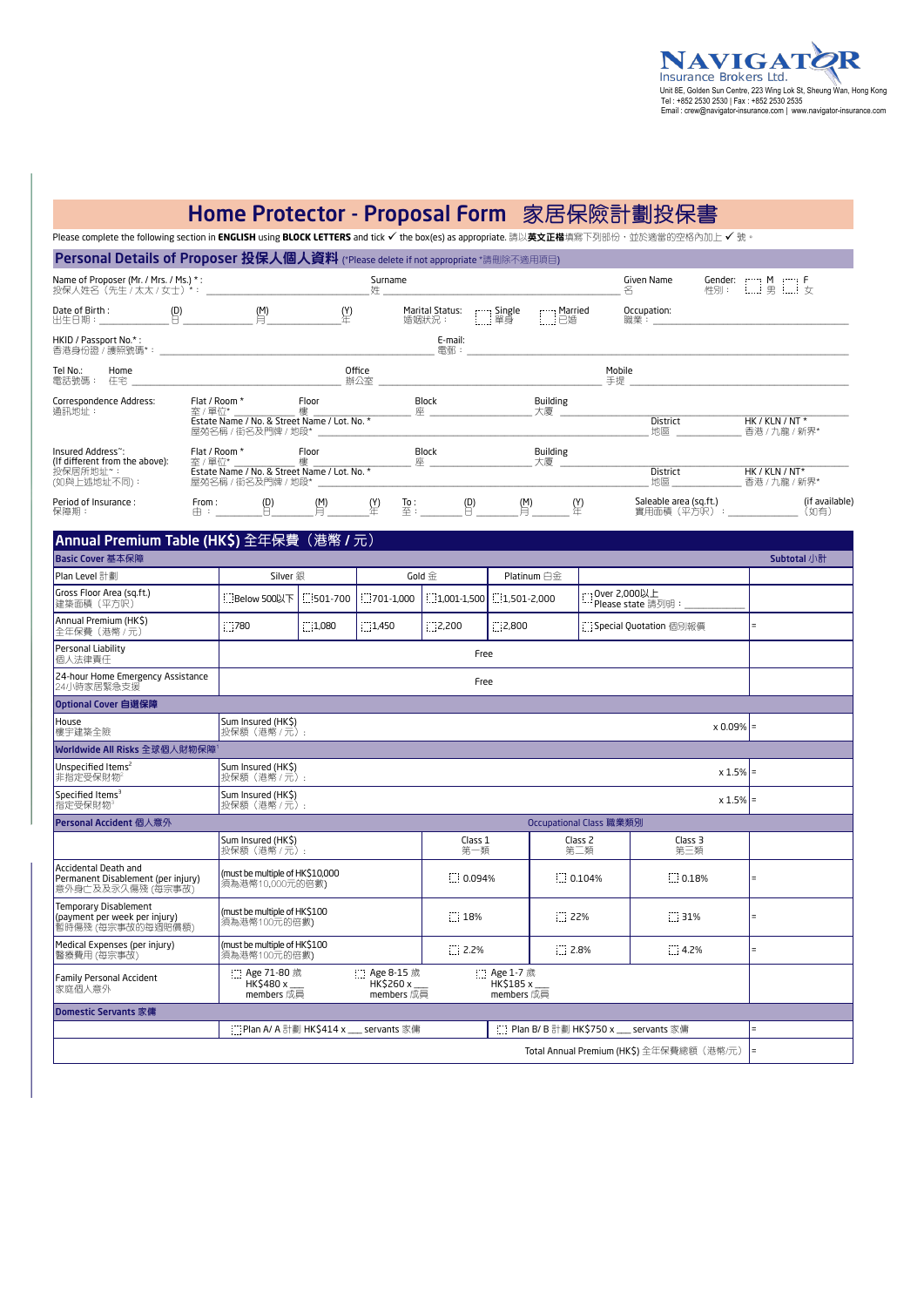| Additional Information for Optional Covers <sup>4</sup> (if applicable) |                                       |                                                |                                                                                                                         |  |  |  |
|-------------------------------------------------------------------------|---------------------------------------|------------------------------------------------|-------------------------------------------------------------------------------------------------------------------------|--|--|--|
|                                                                         | <b>Insured Details</b><br>受保人資料       | 自選保障補充資料4 (如適用)<br>Insured Person <sup>5</sup> | If any of the below answers is "Yes", I<br>如下列任何一項回答為「是」,請另<br>Applicable to all sections / 適用於所                        |  |  |  |
|                                                                         | Personal Accident 個人意外保障              |                                                | Do you have any insurance of the sar                                                                                    |  |  |  |
|                                                                         | Name<br>姓名                            |                                                | insurance companies? 您是否擁有其<br>Have you ever been refused cover or                                                      |  |  |  |
|                                                                         | Date of Birth (D/M/Y)<br>出生日期 (日/月/年) |                                                | and/or additional premium been impo<br>insurance of the same kind you are a<br>在申請投保同類保險時,您曾否被拒                         |  |  |  |
|                                                                         | HKID No.<br>香港身份證號碼                   |                                                | 或額外保費?<br>Have you made any claims under any                                                                            |  |  |  |
|                                                                         | Occupation<br>職業                      |                                                | your application within the past two<br>過往兩年內,您曾否就與今次申請有                                                                |  |  |  |
|                                                                         | Family Personal Accident 家庭個人意外保障     |                                                | Home Contents Section Only / 適用於                                                                                        |  |  |  |
|                                                                         | Name<br>姓名                            |                                                | Is your home built of/roofed with ma<br>bricks, stone or concrete?<br>您的居所及其屋頂是否以磚瓦、石頭                                  |  |  |  |
|                                                                         | Age<br>年齡                             |                                                | Personal Accident Section Only / 適用                                                                                     |  |  |  |
|                                                                         | HKID / Birth<br>Certificate No.       |                                                | Do you or your family have hearing o<br>physical defect or infirmity?<br>您或您的家人有否聽覺或視力障礙、.                              |  |  |  |
|                                                                         | 香港身份證 /<br>出世紙號碼                      |                                                | Is there anything hazardous about yo<br>occupation? 您或您的家人所從事的I                                                         |  |  |  |
|                                                                         | Date of Birth (D/M/Y)<br>出生日期 (日/月/年) |                                                | Domestic Servants Section Only / 適                                                                                      |  |  |  |
|                                                                         | Occupation<br>職業                      |                                                | Has your domestic servant been conf<br>for surgery or treatment of sickness<br>accident in the past 3 years?            |  |  |  |
|                                                                         | Domestic Servants 家傭保障                |                                                | 過往三年內,您的家傭是否曾因患病!<br>術或治療?                                                                                              |  |  |  |
|                                                                         | Name of<br>Domestic Servant<br>家傭姓名   |                                                |                                                                                                                         |  |  |  |
|                                                                         | Gender 性別                             | □ M男 □ F女                                      | <b>Payment Instruction and A</b>                                                                                        |  |  |  |
|                                                                         | HKID / Passport No.<br>香港身份證 /        |                                                | I shall arrange the payment with<br>$\begin{array}{c} \dots & \text{my i} \\ \dots & \text{age} \end{array}$<br>本人將安排保費 |  |  |  |
|                                                                         | 護照號碼<br>Date of Birth (D/M/Y)         |                                                | Payment mode<br>付款方式                                                                                                    |  |  |  |
|                                                                         | 出生日期(日/月/年)                           |                                                | $\frac{1}{2}$ Visa<br>[1] MasterCard 萬事達                                                                                |  |  |  |
|                                                                         | Nationality<br>國籍                     |                                                | Credit Card Account Number (Accept credit card in Hong<br>信田卡賑丘號 (只接受港憋信田卡)                                             |  |  |  |

- Remarks 註:<br>in For any property exceeding HK\$5,000 which you would like to insure, please provide<br>invoice to prove its value<br>如欲投保任何價值超過港幣5,000元的財物,請於投保時提供收據證明
- **2. The Sum Insured of unspecified items should represent the maximum possible value of all the properties you are likely to carry away from home at any one time 非指定受保財物的投保額應為外出時隨身攜帶所有財物的最高總額**
- 
- 
- 
- 
- 3. Please describe each item insured with the value in a separate sheet<br>【精另紙詳述投保物品及其價值<br>4. Please provide details of beneficiary(ies) (if necessary) in a separate "Beneficiary Form"<br>如需指明受益人,請填寫有關之「受益人表格」<br>5. If there are m

| If any of the below answers is "Yes", please give details in a separate paper<br>如下列任何一項回答為「是」,請另紙作詳細說明                                                                                                         |                                 |   |
|-----------------------------------------------------------------------------------------------------------------------------------------------------------------------------------------------------------------|---------------------------------|---|
| Applicable to all sections / 適用於所有保障                                                                                                                                                                            |                                 |   |
| Do you have any insurance of the same kind with other<br>insurance companies? 您是否擁有其他保險公司的同類型保險?                                                                                                                | <b>Tives No</b><br>是            | 否 |
| Have you ever been refused cover or have special terms<br>and/or additional premium been imposed to you for any<br>insurance of the same kind you are applying for?<br>在申請投保同類保險時,您曾否被拒保或被要求附加特殊條款及 /<br>或額外保費? | <b>Tives</b> No<br>是            | 否 |
| Have you made any claims under any insurance related to<br>your application within the past two years?<br>過往兩年內,您曾否就與今次申請有關的任何保險提出索賠?                                                                           | <b>Ti</b> Yes <b>Ti No</b><br>是 | 否 |
| Home Contents Section Only / 適用於家居財物保障                                                                                                                                                                          |                                 |   |
| Is your home built of/ roofed with materials other than<br>bricks, stone or concrete?<br>您的居所及其屋頂是否以磚瓦、石頭或水泥以外的材料建造?                                                                                            | <b>Ti</b> Yes <b>Ti</b> No<br>是 | 否 |
| Personal Accident Section Only / 適用於個人意外保障                                                                                                                                                                      |                                 |   |
| Do you or your family have hearing or sight impairment,<br>physical defect or infirmity?<br>您或您的家人有否聽覺或視力障礙、身體缺陷或疾病?                                                                                            | <b>Ti</b> Yes <b>Ti</b> No<br>是 | 否 |
| Is there anything hazardous about your family's and your<br>occupation?您或您的家人所從事的工作有否存在危險?                                                                                                                      | <b>Till Yes The No</b><br>是     | 否 |
| Domestic Servants Section Only / 適用於家傭保障                                                                                                                                                                        |                                 |   |
| Has your domestic servant been confined in a hospital<br>for surgery or treatment of sickness or injury resulting from an<br>accident in the past 3 years?<br>過往三年內,您的家傭是否曾因患病或意外受傷而需入院接受手<br>術或治療?             | <b>TillYes Till</b> No<br>是     | 否 |

### Payment Instruction and Authorisation 付款說明及授權書

| I shall arrange the payment with<br>本人將安排保費                                                     | , my insurance<br>[11] agent / broker<br>支付予本人的<br>保險代理 / 經紀 | , MSIG Insurance<br>: (Hong Kong) Limited directly<br>直接支付予三井住友海上火災<br>保險(香港)有限公司                                          |  |  |  |  |  |  |  |
|-------------------------------------------------------------------------------------------------|--------------------------------------------------------------|----------------------------------------------------------------------------------------------------------------------------|--|--|--|--|--|--|--|
| Payment mode<br>付款方式<br>$\cdots$ Visa<br>: : MasterCard 萬事達                                     |                                                              | (please make your cheque payable to<br>Cheque 支票 "MSIG Insurance (Hong Kong) Limited".<br>支票抬頭請填寫「三井住友海上火災保<br>險(香港)有限公司」) |  |  |  |  |  |  |  |
| Credit Card Account Number (Accept credit card in Hong Kong currency only)<br>信用卡賬戶號 (只接受港幣信用卡) | <b>Expiry Date</b><br>有效日期至                                  |                                                                                                                            |  |  |  |  |  |  |  |
| ┆┆┆┆┆┝┊┆┆┆┆┝┊┆┆┆┆┝┊┆┆┆┆┆┆╷╷┆┆┆╟ <sub>MM(月)</sub> ┆┊┆ <sub>ϒϒ(年)</sub>                           |                                                              |                                                                                                                            |  |  |  |  |  |  |  |
| <b>Issuing Bank</b>                                                                             |                                                              | HKID No.                                                                                                                   |  |  |  |  |  |  |  |

Issuing Bank HKID No. 發卡銀行 \_\_\_\_\_\_\_\_\_\_\_\_\_\_\_\_\_\_\_\_\_\_\_\_\_\_\_\_\_\_\_\_\_\_\_\_\_\_\_\_\_\_\_\_\_ 香港身份證號碼 Name of Cardholder 持卡人姓名 \_\_\_\_\_\_\_\_\_\_\_\_\_\_\_\_\_\_\_\_\_\_\_\_\_\_\_\_\_\_\_\_\_\_\_\_\_\_\_\_\_\_\_

l hereby authorise MSIG Insurance (Hong Kong) Limited to charge the total premium of the policy to my credit<br>card account for this insurance. 本人謹此授權三井住友海上火災保險(香港)有限公司從本人信用卡賬戶中扣 除本保險的保費。

| 持卡人簽署      | <b>Cardholder's Signature</b> | (Signature should correspond to the specimen<br>signature of the above credit card account. 簽<br>署必須與上述信用卡戶口式樣相同。) |  |
|------------|-------------------------------|--------------------------------------------------------------------------------------------------------------------|--|
| Date<br>日期 | (D)                           | (M)                                                                                                                |  |

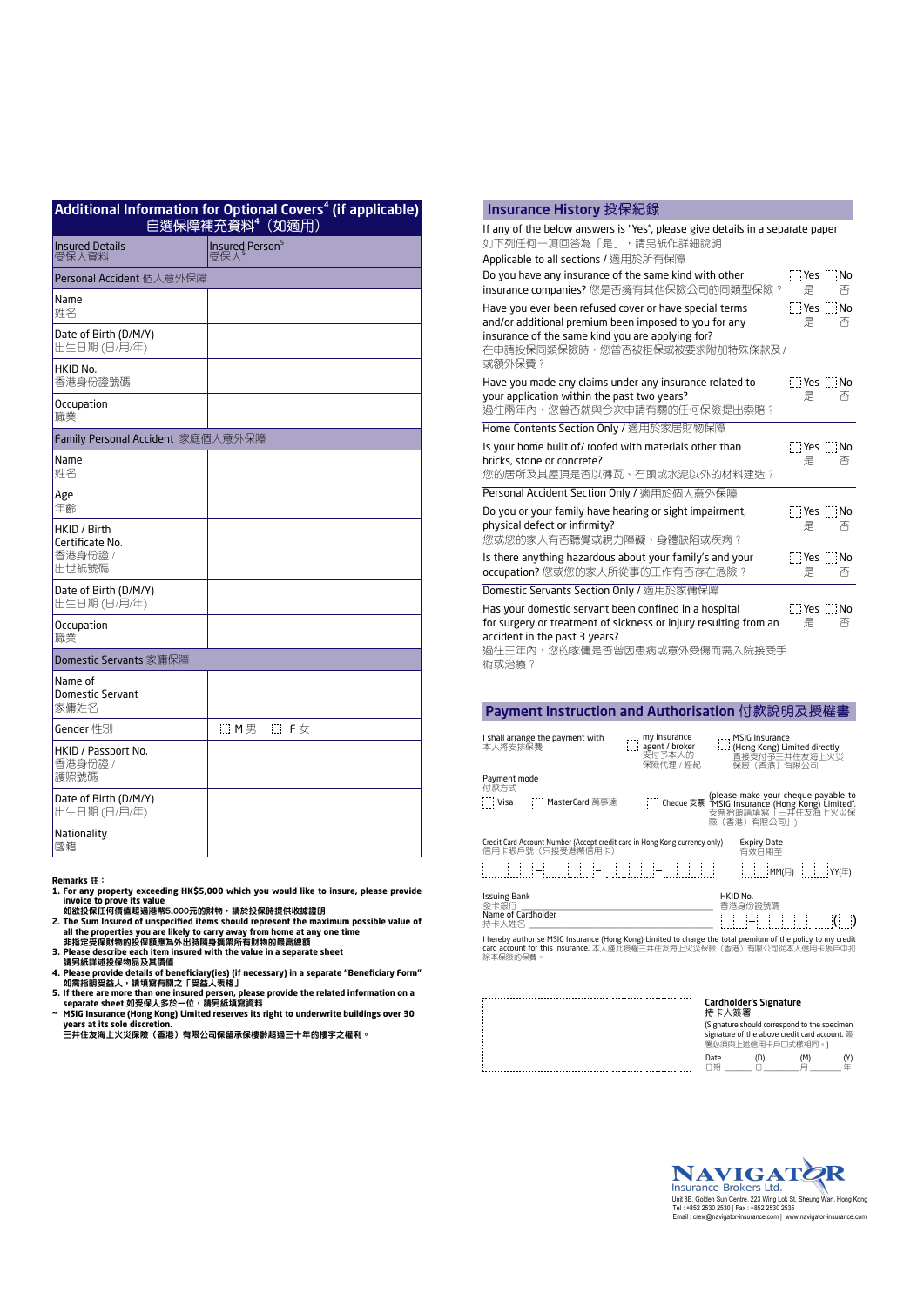## Declaration: Declaration:

- agree that MSIG Insurance (Hong Kong) Limited reserves the final right to accept agree that MSIG Insurance (Hong Kong) Limited reserves the final right to accept ffect the insurance specified herein and declare that I/We: /We desire to effect the insurance specified herein and declare that I/We: I/We desire to e
	- am/are or will be by the Policy Commencement Date, the legal owner/s or the am/are or will be by the Policy Commencement Date, the legal owner/s or the or decline my application. or decline my application.
		- tenant/s of the insured premises. tenant/s of the insured premises.
- warrant that the information given and answers to questions herein are true and warrant that the information given and answers to questions herein are true and correct to the best of my/our knowledge. correct to the best of my/our knowledge.
	- have not withheld facts likely to influence assessment of this application. have not withheld facts likely to influence assessment of this application.
- agree that this application, declaration and other information provided shall form the basis of the contract and agree to accept the terms, limitations, exclusions,<br>conditions, clauses and warranties contained in the policy/policies and/or as the basis of the contract and agree to accept the terms, limitations, exclusions, conditions, clauses and warranties contained in the policy/policies and/or as agree that this application, declaration and other information provided shall form modified or extended by any endorsements thereon. modified or extended by any endorsements thereon.

# **聲明:**

# 本人 (等) 特此聲明: 本人 (等) 特此聲明:

- 同意三井佳友海上火災保險 (香港) 有限公司保留其接納或不受理本人 (等) 申請 同意三井住友海上火災保險 (香港) 有限公司保留其接納或不受理本人 (等) 申請 書的最後權利。 書的最後權利。
- 現時或在保單生效之時是此受保住所的合法業主或住客。 現時或在保單生效之時是此受保住所的合法業主或住客
- 保證所填報資料及對所載問題的回答,據本人 (等) 確信,均為正確無訛。 保證所填報資料及對所載問題的回答,據本人 (等) 確信,均為正確無訛
- 並未隱瞞可能影響本申請書評估的事實。 並未隱瞞可能影響本申請書評估的事實。
- 同意本申請書,聲明及所提供的其他資料作為合法基礎,並同意接受本保單所載 同意本申請書,聲明及所提供的其他資料作為合法基礎,並同意接受本保單所載 及 / 或其任何修訂或擴充的條款、限制、不承保事項、條件、條文及保證。 及 / 或其任何修訂或擴充的條款、限制、不承保事項、條件、條文及保證

# Declaration of Broker Commission: Declaration of Broker Commission:

applicant purchasing and taking up the policy to be issued by MSIG Insurance arranging the said policy. Where the applicant is a body corporate, the<br>authorised person who signs on behalf of the applicant further confirms to The applicant understands, acknowledges and agrees that, as a result of the<br>applicant purchasing and taking up the policy to be issued by MSIG Insurance The applicant understands, acknowledges and agrees that, as a result of the (Hong Kong) Limited ("MSIG"), MSIG will pay the authorised insurance broker (Hong Kong) Limited ("MSIG"), MSIG will pay the authorised insurance broker commission during the continuance of the policy including renewals, for arranging the said policy. Where the applicant is a body corporate, the authorised person who signs on behalf of the applicant further confirms to commission during the continuance of the policy including renewals, for MSIG that he or she is authorised to do so. MSIG that he or she is authorised to do so.

The applicant further understands that the above agreement is necessary for The applicant further understands that the above agreement is necessary for **4SIG to proceed with the application.** MSIG to proceed with the application.

### 經紀佣金聲明: 經紀佣金 聲明:

申請人明白、確知及同意・三井住友海上火災保險(香港)有限公司(「三井住友保險」)會就申請人購買及接受其簽發的保單,於保單有效期內(色括續保期) 向負責<br>安排有關保單的獲授權保險經紀支付佣金。假如申請人為法人團體·代表申請人簽<br>署的獲授權人員須向三井住友保險確認他/她已獲該法人團體授權 。 申請人明白、確知及同意,三井住友海上火災保險(香港)有限公司 (「三井住友保 險」) 會就申請人購買及接受其簽發的保單,於保單有效期內 (包括續保期) 向負責 安排有關保單的獲授權保險經紀支付佣金。假如申請人為法人團體,代表申請人簽 申請人亦明白三井住友保險必須取得申請人以上的同意,才可以處理其保險申請。 申請人亦明白三井住友保險必須取得申請人以上的同意,才可以處理其保險申請。 署的獲授權人員須向三井住友保險確認他/她已獲該法人團體授權。

IMPORTANT NOTE : This form is not a policy of insurance. Please refer to the Home<br>applicable tems, conditions and exclusions.<br>applicable tems, conditions and exclusions.<br>投保書後奉上)。<br>投保書後奉上)。 **IMPORTANT NOTE : This form is not a policy of insurance. Please refer to the Home Protector Policy (which will be issued to you upon acceptance of your proposal) for the 重要事項 : 本表格並非保單,有關條款細則及不承保範圍,請參閱家居保險計劃保單 (於接納您的 applicable terms, conditions and exclusions. 投保書後奉上)。**

# PRIVACY POLICY PRIVACY POLICY

of this statement, the English Limited ("MSIG", "we" or "us") English and Chinese versions of this statement, the English English and Chinese versions MSIG Insurance (Hong Kong) MSIG Insurance (Hong Kong) limited ("MSIG", "we" or "us" would ask that you take the would ask that you take the discrepancies between the discrepancies between the policy carefully. In case of policy carefully. In case of time to read this privacy ime to read this privacy version shall prevail. version shall prevail.

precautions to safeguard your and destruction. Furthermore, personal data, and we provide need-to-know basis are given precautions to safeguard your and destruction. Furthermore, we will not sell your personal and only authorised staff on a bersonal data, and we provide new developments in privacy security guidelines according security guidelines according well as against unauthorised access, disclosure, alteration, need-to-know basis are given personal information against well as against unauthorised personal information against access, disclosure, alteration, we will not sell your personal any purposes. MSIG imposes access to or will handle your to keep them abreast of any hew developments in privacy and enforce our privacy and any purposes. MSIG imposes access to or will handle your and enforce our privacy and to keep them abreast of any is secure, we communicate very strict sanction control very strict sanction control  $\ddot{}$ is secure, we communicate your personal information loss, theft, and misuse, as your personal information oss, theft, and misuse, as nformation to anyone for information to anyone for very seriously. To ensure regular training to our sta very seriously. To ensure to the relevant laws and MSIG takes your privacy o the relevant laws and regulations. MSIG takes MSIG takes your privacy regulations. MSIG takes and only authorised sta aws and regulations. laws and regulations.

personal data in our business personal data in our business We do not allow them to use We do not allow them to use necessary for business and by the laws. We will require by the laws. We will require necessary for business and protect personal data they consistent with this policy. ax purposes as permitted tax purposes as permitted protect personal data they consistent with this policy ecords for as long as it is records for as long as it is services on our behalf to third party who provides services on our behalf to such information for any may receive in a manner third party who provides may receive in a manner such information for any We will only retain your our agent, contractor or our agent, contractor or Me will only retain your administrative or other administrative or other

please feel free to contact us. please feel free to contact us. regarding our privacy policy, regarding our privacy policy, other purposes. If you have other purposes. If you have any questions or inquiries any questions or inquiries

www.msig.com.hk. You should Policy at any time and for any the 'Privacy Policy' link on our www.msig.com.hk. You should the 'Privacy Policy' link on our Policy at any time and for any will be available by following will be available by following reason. The updated version reason. The updated version Ne may amend this Privacy We may amend this Privacy check the Privacy Policy check the Privacy Policy website homepage at website homepage at egularly for changes. regularly for changes.

# Personal Information Personal Information **Collection Statement**

person. As our customers, it is for you to supply us with your the general insurance services berson. As our customers, it is the general insurance services for you to supply us with your relation to the Product or any tlaim made under the Product. claim made under the Product. service. This includes but not that can be used to uniquely service. This includes but not elation to the Product or any that can be used to uniquely necessary from time to time necessary from time to time and products ("the Product") Personal information is data Personal information is data form or in any documents in and products ("the Product") imited to the personal data limited to the personal data form or in any documents in personal data in relation to personal data in relation to that we provide to you and dentify or contact a single identify or contact a single that we provide to you and and improve the customer and improve the customer contained in the proposal contained in the proposal n order for us to deliver in order for us to deliver Collection Statement

for an obligatory purpose, you result in MSIG being unable to result in MSIG being unable to for an obligatory purpose, you used for obligatory purpose personal data are to be used bersonal data are to be used **YSIG** to provide the Product. MSIG to provide the Product. used for obligatory purpose **MUST** provide your personal MUST provide your personal Failure to supply such data for obligatory purpose may Failure to supply such data for obligatory purpose may Your personal data may be our personal data may be data to MSIG if you want data to MSIG if you want or voluntary purpose. If or voluntary purpose. If provide the Product. provide the Product.

*one):* 

which your personal data may The **obligatory purposes** for The obligatory purposes for which your personal data may pe used are as follows:be used are as follows:-

processing and evaluating • processing and evaluating your insurance application application you may make; application you may make; your insurance application and any future insurance and any future insurance

- services and facilities in services and facilities in • our daily operation and our daily operation and relation to the Product elation to the Product administration of the administration of the provided to you; provided to you;
- variation, cancellation or variation, cancellation or renewal of the Product; renewal of the Product; invoicing and collecting • invoicing and collecting
- premiums and outstanding premiums and outstanding assessing and processing amounts from you; amounts from you;
	- assessing and processing the Product and any the Product and any claims in relation to claims in relation to subsequent legal subsequent legal proceedings; proceedings;
		- exercising any right of • exercising any right of subrogation by us; subrogation by us;
- contacting you for any of • contacting you for any of the above purposes; the above purposes;
- to the above purposes; and to the above purposes; and complying with applicable  $\bullet$  complying with applicable which are directly related which are directly related • other ancillary purposes other ancillary purposes any industry codes or laws, regulations or laws, regulations or

any industry codes or

guidelines.

marketing, promotion of other marketing, promotion of other purposes are your name, your and email address. We cannot purposes are your name, your and email address. We cannot for which your personal data for which your personal data address, your phone number address, your phone number voluntary purposes without MSIG. The personal data we MSIG. The personal data we voluntary purposes without may be used are any sales, intend to use for voluntary may be used are any sales, general insurance services general insurance services intend to use for voluntary use your personal data for use your personal data for The voluntary purposes The **voluntary purposes**  and products provided by and products provided by your consent. our consent.

### $\Box$ If you do not wish MSIG **If you do not wish MSIG**  required information as **required information as data for the voluntary purposes listed above, You may also notify us notification, you must following information.**  purposes listed above, following information. You may also notify us notification, you must data for the voluntary io use vour personal **to use your personal box on the right and by sending an email**  oox on the right and by sending an email provide us with the **provide us with the**  you should tick the **you should tick the asia.com'. In your**  to 'dpo@hk.msigasia.com'. In your supply the same **supply the same to 'dpo@hk.msiglisted below.**  isted below.

To enable us to process your opt-out request, please provide us To enable us to process your opt-out request, please provide us below information. below information.

## Full Name: Full Name:

Contact Number:

Contact Number:

*(for identification purpose)*  (for identification purpose) HKID Number: HKID Number:

Acknowledgement Number *(if you have*  Policy / Certificate / Acknowledgement Number (if you have Policy / Certificate /

OTE: This instruction will override all previous instructions NOTE: This instruction will override all previous instructions relating to direct marketing that have been given to MSIG. relating to direct marketing that have been given to MSIG.